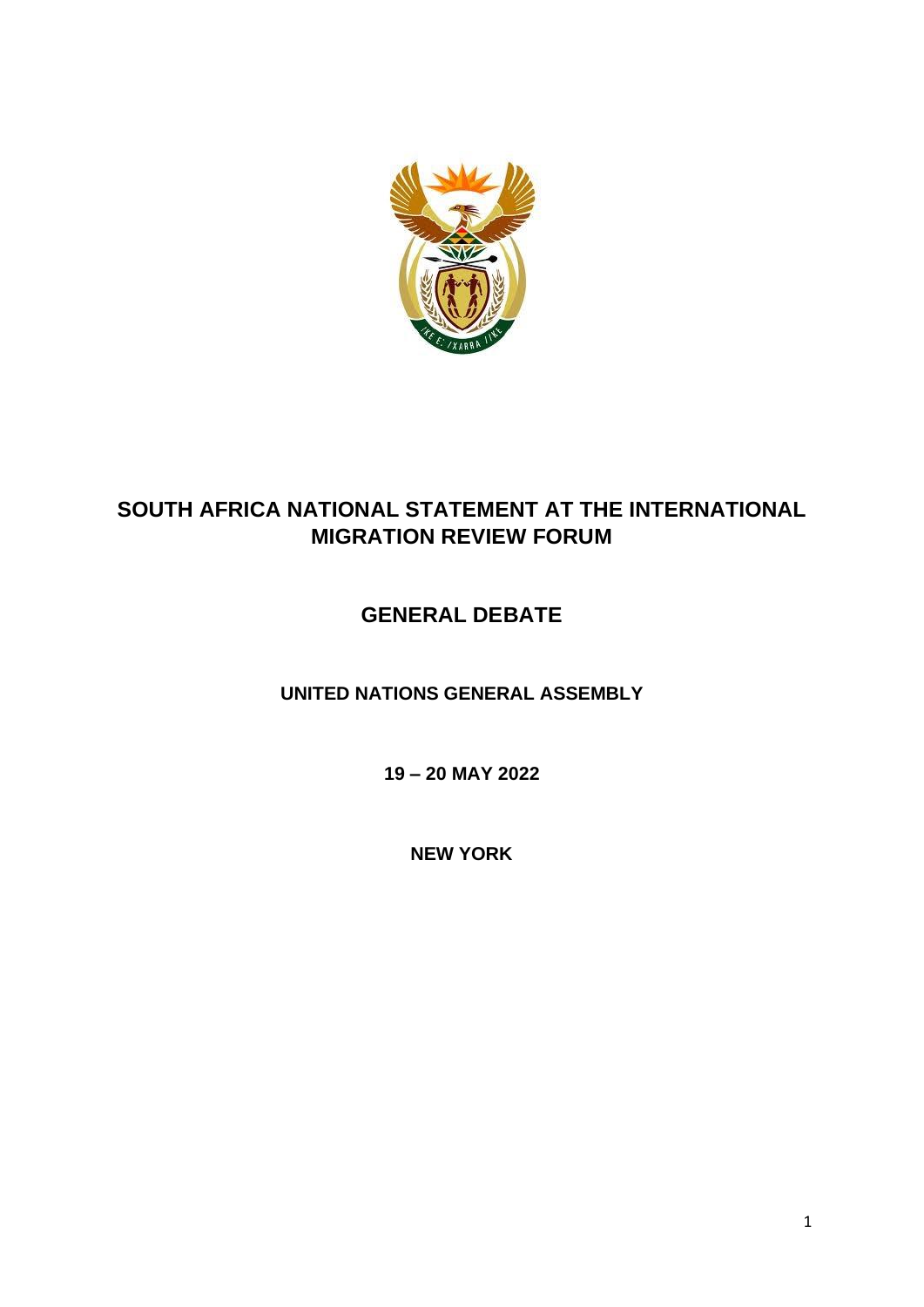Mr President,

South Africa is honoured to be a part of the Inaugural Session of the International Migration Review Forum. This Forum presents a unique opportunity for Member States and all relevant stakeholders to review the ongoing implementation of the Global Compact for safe, orderly, and regular Migration (GCM), allowing for both policy discussion and an opportunity to share and learn best practices. Mr President allow my Government to convey its appreciation to the United Nations Network on Migration and IOM for delivering on effective and coherent support in the follow-up and review of the GCM, leading up to the IMRF, both nationally and regionally.

The Republic of South Africa remains committed to the effective implementation of the GCM towards improved migration governance, addressing challenges, as well as to strengthen the contribution of migration to sustainable development. South Africa is a constitutional democracy where the Bill of Rights is the cornerstone of our democracy. Therefore, our Constitution espouses the values of human dignity and equality for all persons, including migrants. To this end, our Constitution provides a solid basis for the implementation of the GCM and the protection of all migrants. In addition, the cross-cutting principles of the GCM continue to resonate strongly with South Africa in its effective implementation, including the respect for territorial integrity and national sovereignty, international cooperation and sustainable development.

### Mr President,

Subsequent to the adoption of the GCM, South Africa has progressively made strides in its implementation and follow-up to the GCM. My Government recognises that a comprehensive approach to international migration is needed to optimize the overall benefits of migration, while addressing irregular migration, the risks and challenges for individuals and communities in countries of origin, transit and destination. International and regional cooperation remains crucial, in this regard, South Africa continues to engage in bilateral and multilateral agreements, including partnerships, aimed at shared responsibility towards migration governance.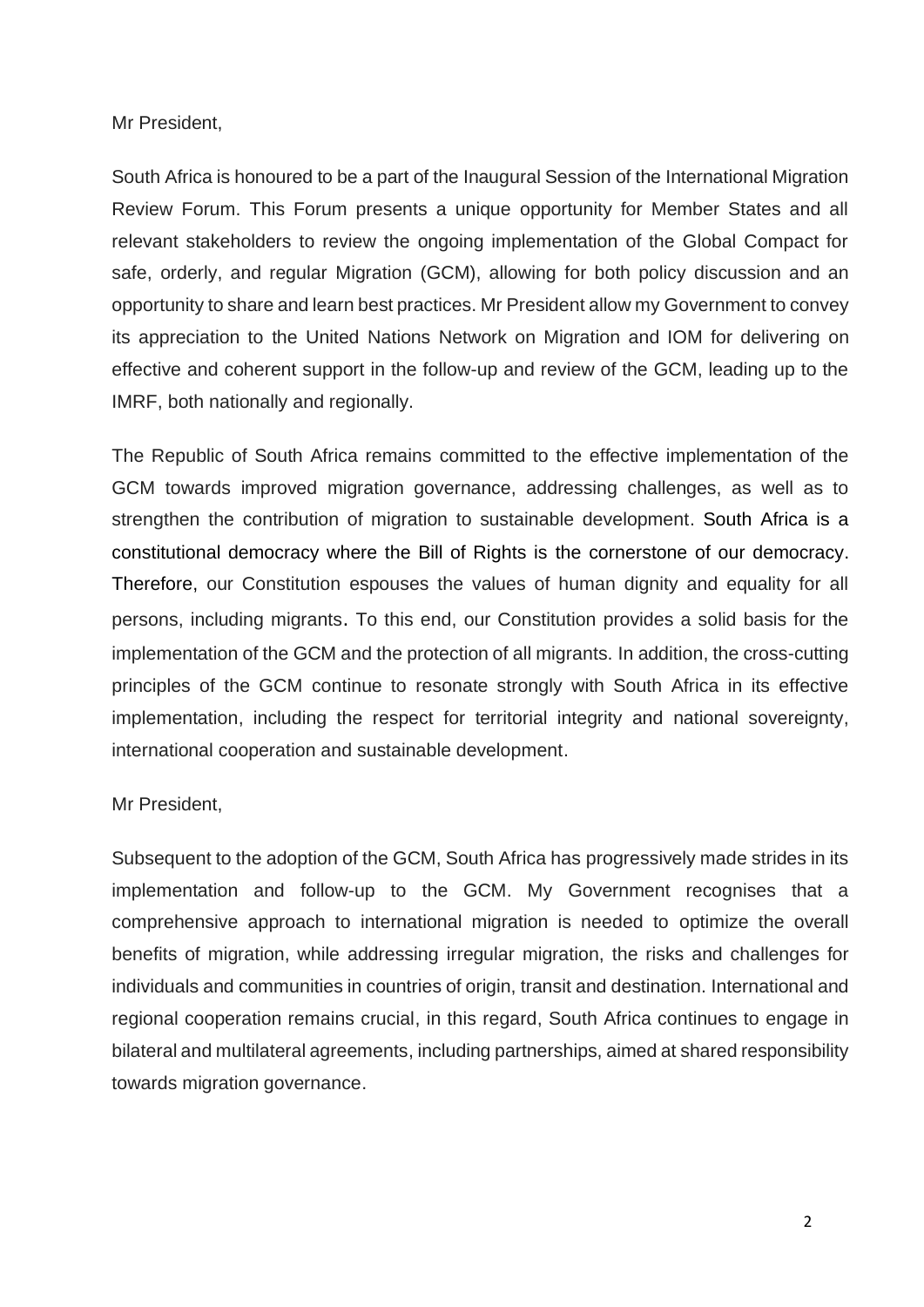In the promotion and protection of the human rights of migrants, migrants continue to have access to basic services. These include access to basic education for migrant children irrespective of their status, and access to emergency healthcare for all. South Africa promotes social cohesion and allows the self-integration of migrants at local levels. In order not to contribute towards the adverse drivers of forced migration of our citizens to other countries, South Africa has adopted the National Development Plan (NDP) to steer national economic development growth, create employment opportunities, provide basic services, address inequality, poverty and unemployment. Through our National Development Plan, South Africa has been positioned to, among others;

- a. Build an inclusive and integrated rural economy;
- b. Improve the quality of education;
- c. Strengthen Social protection; and
- d. Build safer communities

### Mr President,

Due to the complexity of international migration in South Africa, evidence-based decision-making as a universally indispensable practice in ensuring efficient management of the population, economic and social affairs remains critical, to this end my government has undertaken initiatives and collaboration efforts in ensuring informed policy decisions based on collecting and analysing disaggregated data.

South Africa fundamentally believes that migration should be a choice rather than a necessity, it is therefore important to address the adverse drivers of migration and forced displacement as a priority. This can only be achieved through strengthening international co-operation and partnerships to address amongst others, structural challenges that lead to poverty, inequality, unemployment, economic exclusion, food insecurity, and conflicts. In this regard, South Africa continues to identify opportunities where cooperation can offer mutual benefits and investment in infrastructure.

Furthermore, as part of our international obligations, South Africa continues to prosecute offences related to the trafficking and smuggling of migrants. South Africa has legal pathways for migrants to enter SA and can provide documentation to her nationals throughout their migration journey utilising its Consular offices across the